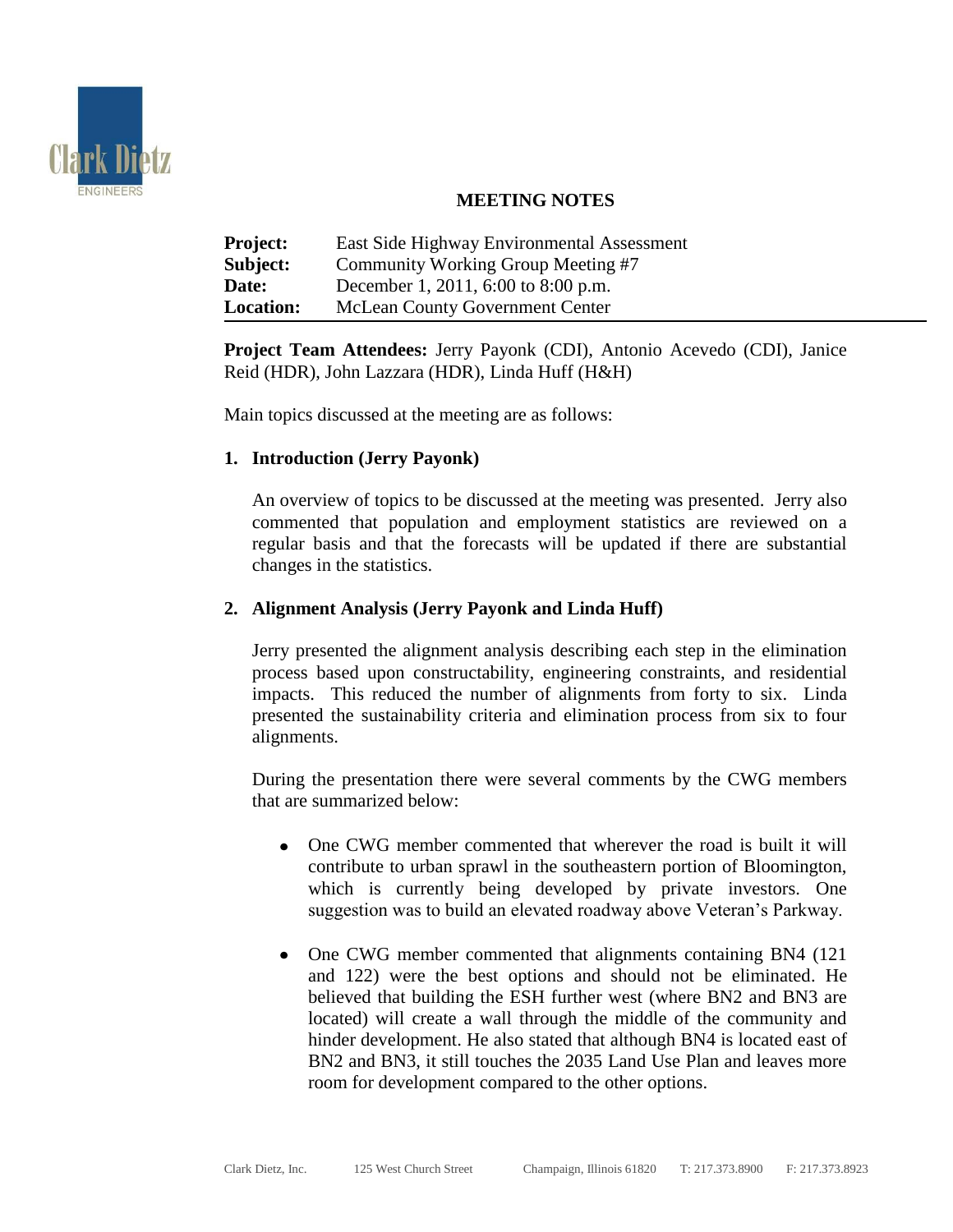**Meeting Notes** East Side Highway Environmental Assessment CWG #7 – December 1, 2011 Page 2

- A few members disagreed with the request to continue to include BN4. One member stated that the land between BN4 and the 2035 Land Use Plan is to be "preserved" for farmland and that if BN4 is built it will become difficult to maintain this land as agricultural and prevent it from being developed. One member agreed that building the ESH further west will add more of a buffer to slow down urban sprawl, which is inevitable. Comments in favor of eliminating the eastern alignments also included issues such as the sustainability criteria, environmental resources, and watershed preservation. Another member added that BN4 looks more expensive due to its diagonal sections that sever farm tracts.
- A CWG member recommended weighting all of the impacts on a per  $\bullet$ mile basis. Since options that contain BN4 are longer than the others it will have more impacts, but it does not mean it is a worse option. Linda Huff indicated that the impacts could be looked at on a per mile basis, but that options with BN4 will most likely still have higher impacts and would be eliminated. This will be brought up at the next PSG meeting. While considering impacts on a per mile basis can be reviewed, federal and state environmental regulatory agencies consider total impacts to resources in their decision making process. The CWG member agreed that if options containing BN4 still have higher impacts then they should be eliminated.

#### **3. Facility Type Discussion (Jerry Payonk)**

Jerry discussed facility types and presented analysis for determination of specific facility. Jerry stated that an arterial facility for the ESH has been eliminated based upon issues of inefficient mobility and access when compared to a freeway or expressway. In comparing a freeway and an expressway, the freeway presents a safer operation, eliminating stop-controlled intersections and residential/agricultural access points that and expressway would contain. More analysis will be required to make the final decision.

During this portion of the presentation there were several comments by the CWG members that are summarized below:

• One CWG member commented that if the ESH will be a freeway and have restricted access then it should be located further east. A restricted access roadway in the BN2 or BN3 location will only create a wall that will hinder development beyond 2035.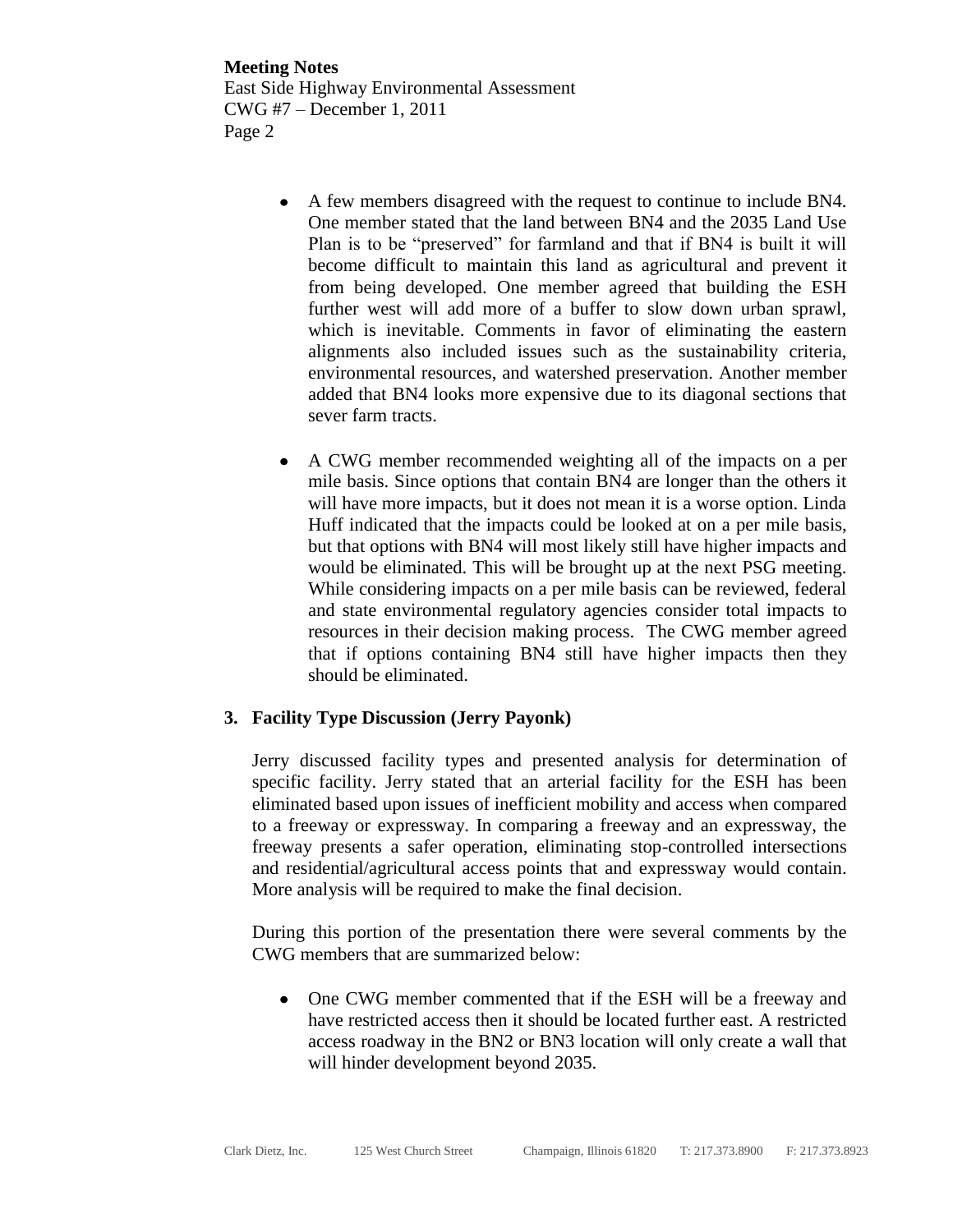**Meeting Notes** East Side Highway Environmental Assessment CWG #7 – December 1, 2011 Page 3

- One CWG member agreed that a freeway facility is the best option. He reasoned that an arterial facility on the east side of the community will only encourage big box stores to leave Veteran's Parkway and move to a new location along the new road. If this happened it could have a serious negative impact on the town of Bloomington.
- One CWG member commented that the freeway option is a good idea because it is better for economic development. Due to the easy access for semi-trailers at interchanges, a freeway will attract more manufacturing and industrial businesses that bring more jobs and money into the community.
- One CWG member commented that the ESH needs to have farm vehicle access. Currently Towanda-Barnes Road is the primary road for farm equipment. A freeway facility will only make it more difficult for farmers to access their land. He also mentioned that instead of a four-lane highway, the project team should be improving the two-lane roads throughout Bloomington-Normal.
- Once CWG member noted that a freeway would be more likely to encourage in-fill development and redevelopment within the planning boundary.
- One CWG member asked how the traffic numbers would be affected if the land use developed differently and expanded further east. John responded by saying that a change in land use could have an effect on traffic numbers but that the project team can only look at what is being planned for in the Land Use Plan. The Land Use Plan and traffic numbers are based upon detailed assessments of real values and patterns. It is not feasible to plan for every possible future scenario.

#### **4. PIM #4 Format and Public Outreach (Jerry Payonk)**

Jerry announced the tentative date for PIM #4 as January 12, 2011. He added that the format will be similar to previous public meetings and will begin with a presentation followed by an open house. A couple CWG members had the following comments:

One CWG member asked if oral comments will be allowed. Jerry responded that no questions will be allowed during the presentation, but that people are welcomed to ask questions during the open house. The CWG member felt that the public's opinions will not be heard if they